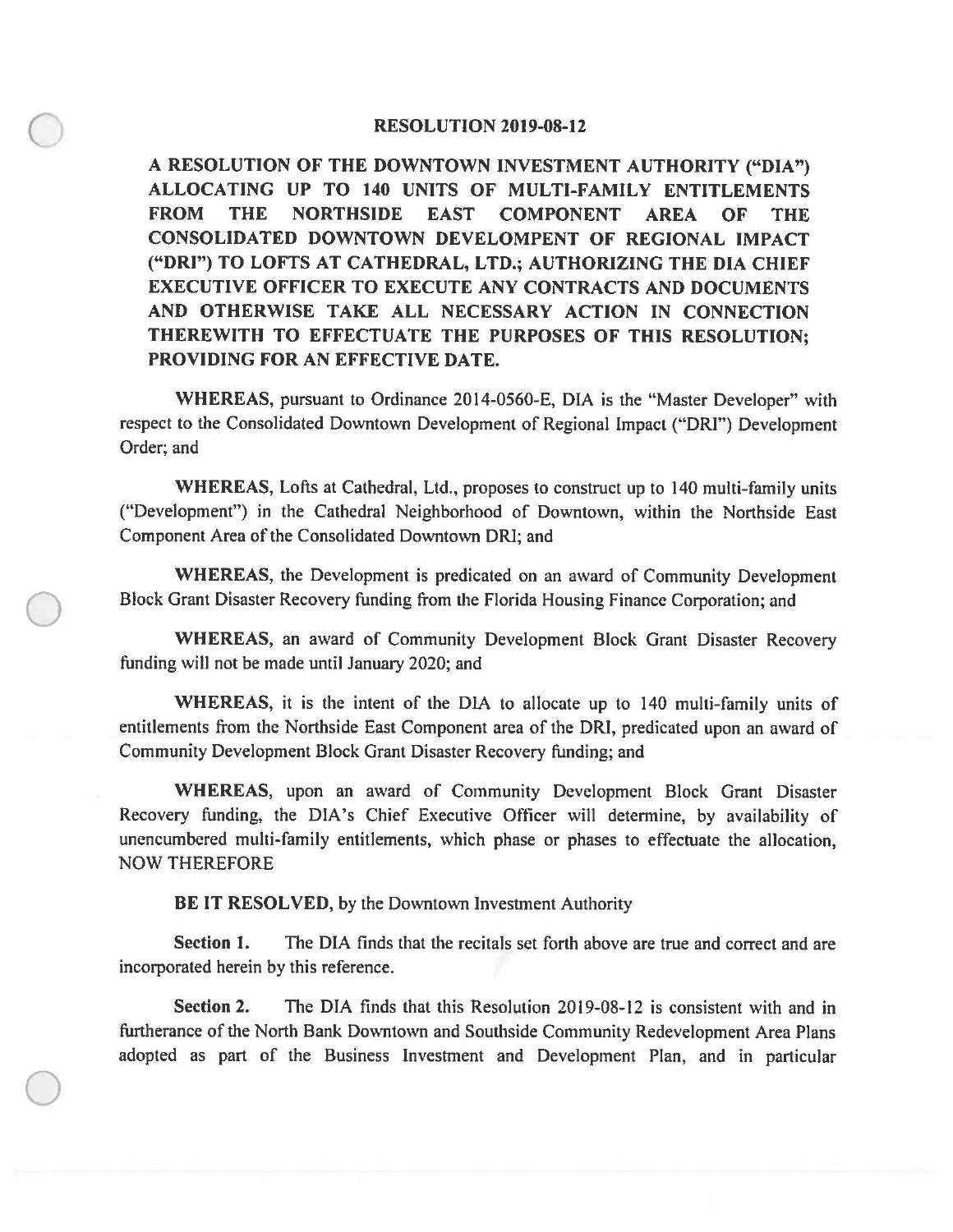Redevelopment Goal 2, which reads: *Increase rental and owner-occupied housing downtown, targeting key demographic groups seeking a more urban lifestyle.* 

 $\overline{O}$ 

**Section 3.** The DIA allocates up to 140 multi-family units of development rights (a/k/a entitlements) to Lofts at Cathedral, Ltd., for use on Duval County Tax Parcel 073617 00IO. Upon confinnation of an award of Community Development Block Grant Disaster Recovery funds, the DIA Chief Executive Officer will effectuate the allocation of up to 140 multi-family units of Phase I entitlements; in the event that there are insufficient Phase I entitlements at that time, any necessary entitlements will be allocated from Phase II; in the event that there are insufficient Phase II entitlements at that time, any necessary entitlements will be allocated from Phase III. An allocation of Phase II or Phase III entitlements are in accordance with Future Land Use Element Policy 2.3. IO adopted as part of the 2030 Comprehensive Plan.

**Future Land Use Element Policy 2.3.10:** *The Downtown DRI shall maintain adopted Levels of Service in the 2030 Comprehensive Plan for all public facilities (drainage, sanitary sewer, solid waste, potable water, recreation, and when applicable, schools) reviewed under concurrency, except for transportation facilities, which shall be governed by the Consolidated Downtown DRI Development Order through Phase I, and the Mobility Plan for development authorized for Phases fl and III of the DRJ.* 

Section 4. In the event that Lofts at Cathedral, Ltd., or their assigns, fails to receive a Community Development Block Grant Disaster Recovery award on or by January 30, 2020, this Resolution 2019-08-12 and the allocation of entitlements shall become null and void without any further action by the DIA. The DIA Chief Executive Officer may grant a 30 day extension at their sole discretion.

**Section 5.** Should Lofts at Cathedral, Ltd., or their assigns, fail to obtain a permit for vertical construction within 12 months from a Community Development Block Grant Disaster Recovery award, this Resolution 2019-08-12 and the allocation of entitlements shall become null and void without any further action by the DIA. The DIA Chief Executive Officer may grant a 60 day extension at their sole discretion.

**Section 6.** Should Lofts at Cathedral, Ltd., or their assigns, fail to commence construction within 6 months of the issuance of a pennit for vertical construction this Resolution 2019-08-12 and the allocation of entitlements shall become null and void without any further action by the DIA. The DIA Chief Executive Officer may grant a 60 day extension at their sole discretion.

**Section** 7. Lofts at Cathedral, Ltd., may assign the allocation of entitlements upon approval by the DIA Chief Executive Officer, who shall not unduly withhold such approval.

**Section 8.** The DIA Chief Executive Officer is authorized to execute any contracts and documents and otherwise take all necessary action in connection therewith to effectuate the  $\Box$  purposes of this resolution.